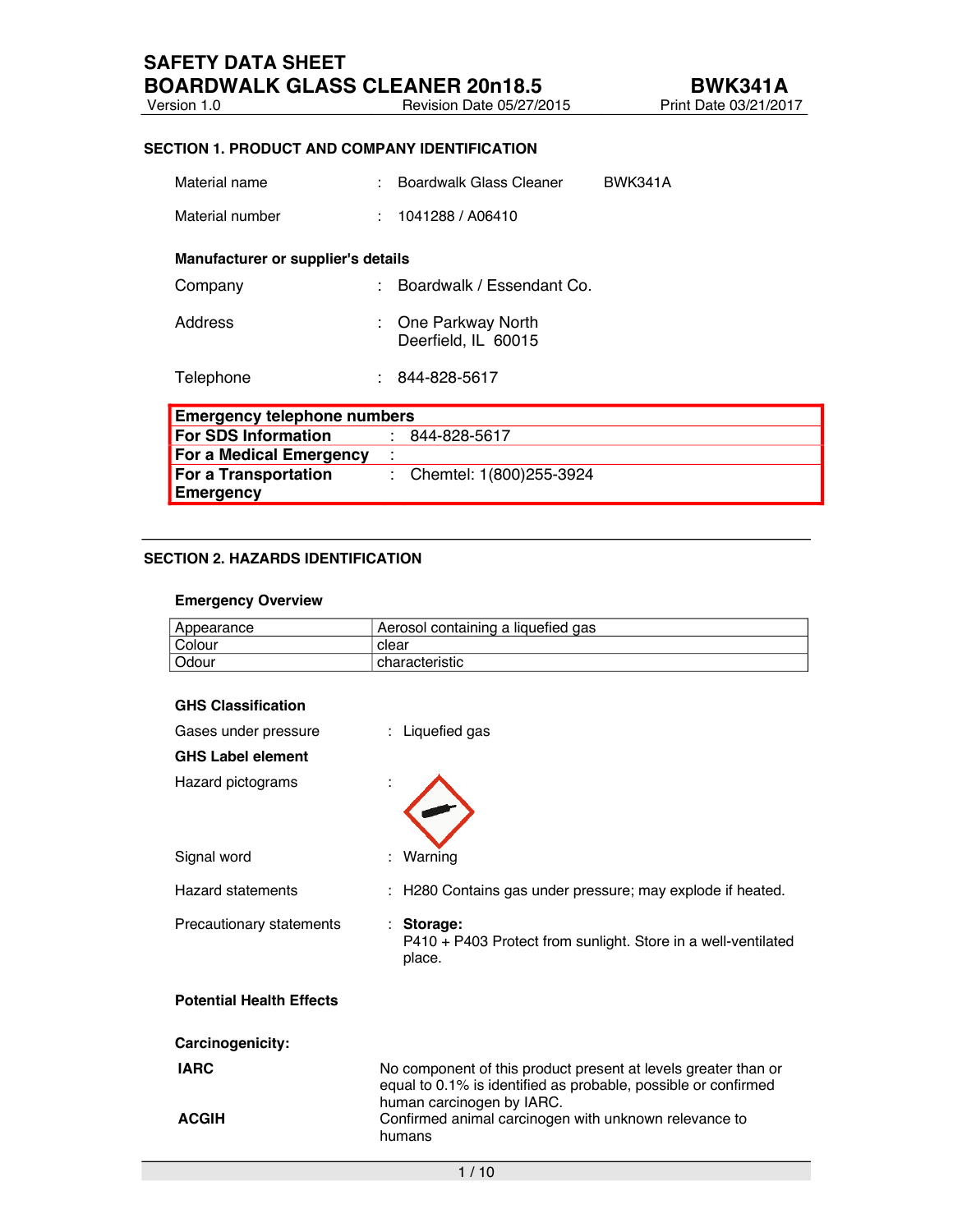# **SAFETY DATA SHEET**

**BOARDWALK GLASS CLEANER 20n18.5**<br>Version 1.0 **BWK341A**<br>Print Date 03/21/2017 Revision Date 05/27/2015 2-butoxyethanol 111-76-2 **OSHA** No component of this product present at levels greater than or equal to 0.1% is identified as a carcinogen or potential carcinogen by OSHA. **NTP** No component of this product present at levels greater than or equal to 0.1% is identified as a known or anticipated carcinogen by NTP.

## **SECTION 3. COMPOSITION/INFORMATION ON INGREDIENTS**

#### **Hazardous components**

| <b>Chemical Name</b> | CAS-No.  | Concentration [%] |
|----------------------|----------|-------------------|
| propane              | 74-98-6  | $\geq$ 1 - < 5    |
| butane               | 106-97-8 | $\geq$ 1 - < 5    |
| 2-butoxyethanol      | 111-76-2 | $\geq$ 1 - < 5    |
| ethanol              | 64-17-5  | $\geq 1.5$        |

#### **SECTION 4. FIRST AID MEASURES**

| General advice          | : Do not leave the victim unattended.<br>Show this safety data sheet to the doctor in attendance.<br>Move out of dangerous area.                                                                                                   |
|-------------------------|------------------------------------------------------------------------------------------------------------------------------------------------------------------------------------------------------------------------------------|
| If inhaled              | : If unconscious place in recovery position and seek medical<br>advice.<br>If symptoms persist, call a physician.                                                                                                                  |
| In case of skin contact | : If skin irritation persists, call a physician.<br>Wash off immediately with plenty of water for at least 15<br>minutes.<br>If on clothes, remove clothes.                                                                        |
| In case of eye contact  | : Remove contact lenses.<br>Protect unharmed eye.<br>Keep eye wide open while rinsing.<br>If eye irritation persists, consult a specialist.<br>If in eyes, rinse with water for 15 minutes.                                        |
| If swallowed            | : Keep respiratory tract clear.<br>Never give anything by mouth to an unconscious person.<br>If symptoms persist, call a physician.<br>DO NOT induce vomiting unless directed to do so by a<br>physician or poison control center. |

## **SECTION 5. FIREFIGHTING MEASURES**

| Suitable extinguishing media      | : Water spray jet<br>Alcohol-resistant foam<br>Carbon dioxide (CO2)<br>Dry chemical |
|-----------------------------------|-------------------------------------------------------------------------------------|
| Unsuitable extinguishing<br>media | : High volume water jet                                                             |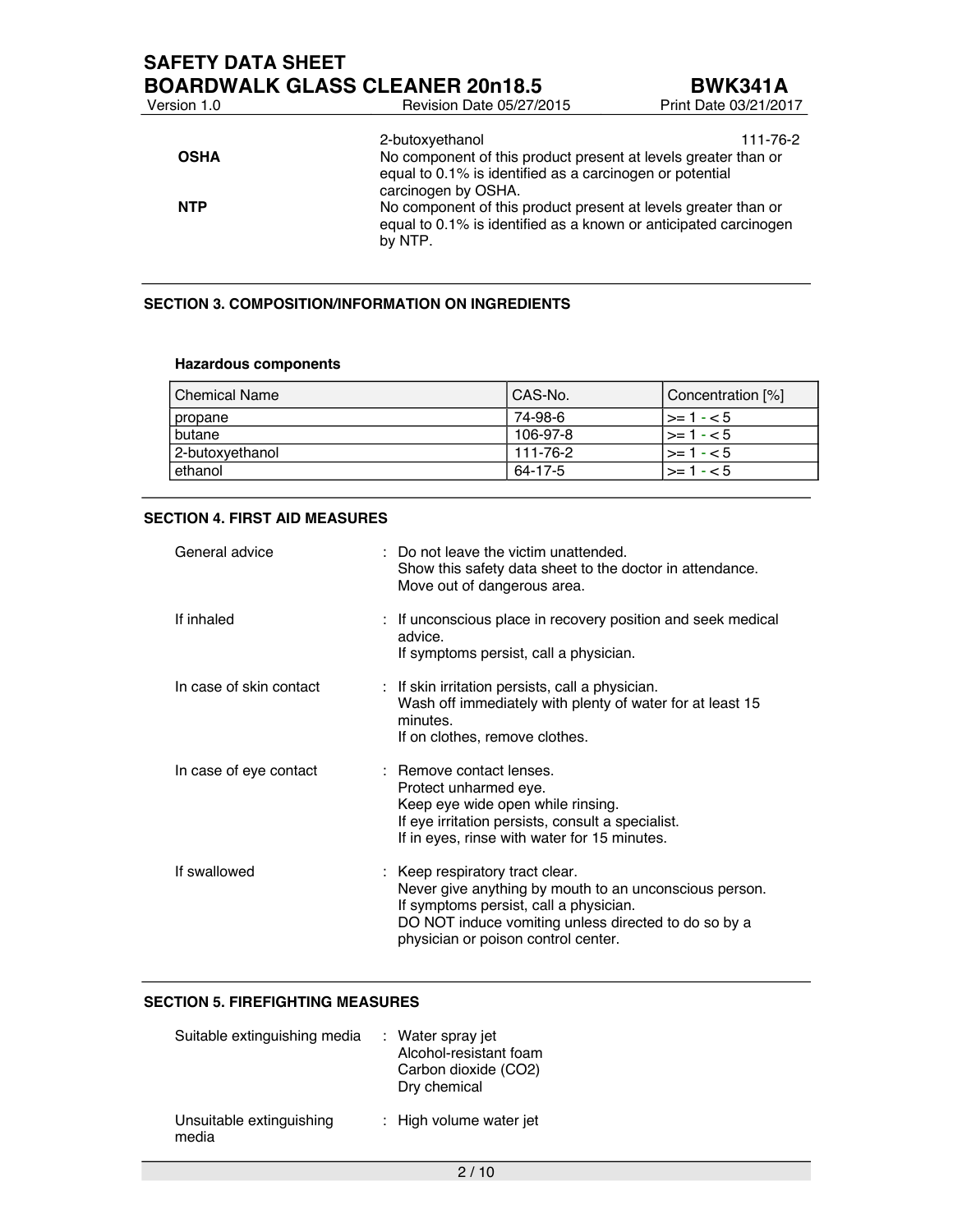| Specific hazards during<br>firefighting          | : Do not allow run-off from fire fighting to enter drains or water<br>courses.                                                                         |
|--------------------------------------------------|--------------------------------------------------------------------------------------------------------------------------------------------------------|
| Hazardous combustion<br>products                 | : Carbon dioxide (CO2)<br>Carbon monoxide<br>Smoke                                                                                                     |
| Specific extinguishing<br>methods                |                                                                                                                                                        |
|                                                  | Use extinguishing measures that are appropriate to local<br>circumstances and the surrounding environment.                                             |
| Further information                              | : Standard procedure for chemical fires.<br>Use extinguishing measures that are appropriate to local<br>circumstances and the surrounding environment. |
| Special protective equipment<br>for firefighters | : Wear self-contained breathing apparatus for firefighting if<br>necessary.                                                                            |

## **SECTION 6. ACCIDENTAL RELEASE MEASURES**

| Personal precautions,<br>protective equipment and<br>emergency procedures | : Use personal protective equipment.<br>Ensure adequate ventilation.<br>Evacuate personnel to safe areas.<br>Remove all sources of ignition.<br>Beware of vapours accumulating to form explosive<br>concentrations. Vapours can accumulate in low areas. |
|---------------------------------------------------------------------------|----------------------------------------------------------------------------------------------------------------------------------------------------------------------------------------------------------------------------------------------------------|
| Environmental precautions                                                 | : Prevent further leakage or spillage if safe to do so.<br>Prevent product from entering drains.<br>If the product contaminates rivers and lakes or drains inform<br>respective authorities.                                                             |
| Methods and materials for<br>containment and cleaning up                  | : Soak up with inert absorbent material (e.g. sand, silica gel,<br>acid binder, universal binder, sawdust).<br>Sweep up or vacuum up spillage and collect in suitable<br>container for disposal.                                                         |

#### **SECTION 7. HANDLING AND STORAGE**

| Advice on safe handling     | : Avoid contact with skin and eyes.<br>For personal protection see section 8.<br>Smoking, eating and drinking should be prohibited in the<br>application area.<br>Dispose of rinse water in accordance with local and national<br>regulations.<br>Always replace cap after use.<br>Do not breathe vapours or spray mist.<br>Take precautionary measures against static discharges.<br>Avoid exposure - obtain special instructions before use. |
|-----------------------------|------------------------------------------------------------------------------------------------------------------------------------------------------------------------------------------------------------------------------------------------------------------------------------------------------------------------------------------------------------------------------------------------------------------------------------------------|
| Conditions for safe storage | : BEWARE: Aerosol is pressurized. Keep away from direct sun<br>exposure and temperatures over 50 °C. Do not open by force<br>or throw into fire even after use. Do not spray on flames or                                                                                                                                                                                                                                                      |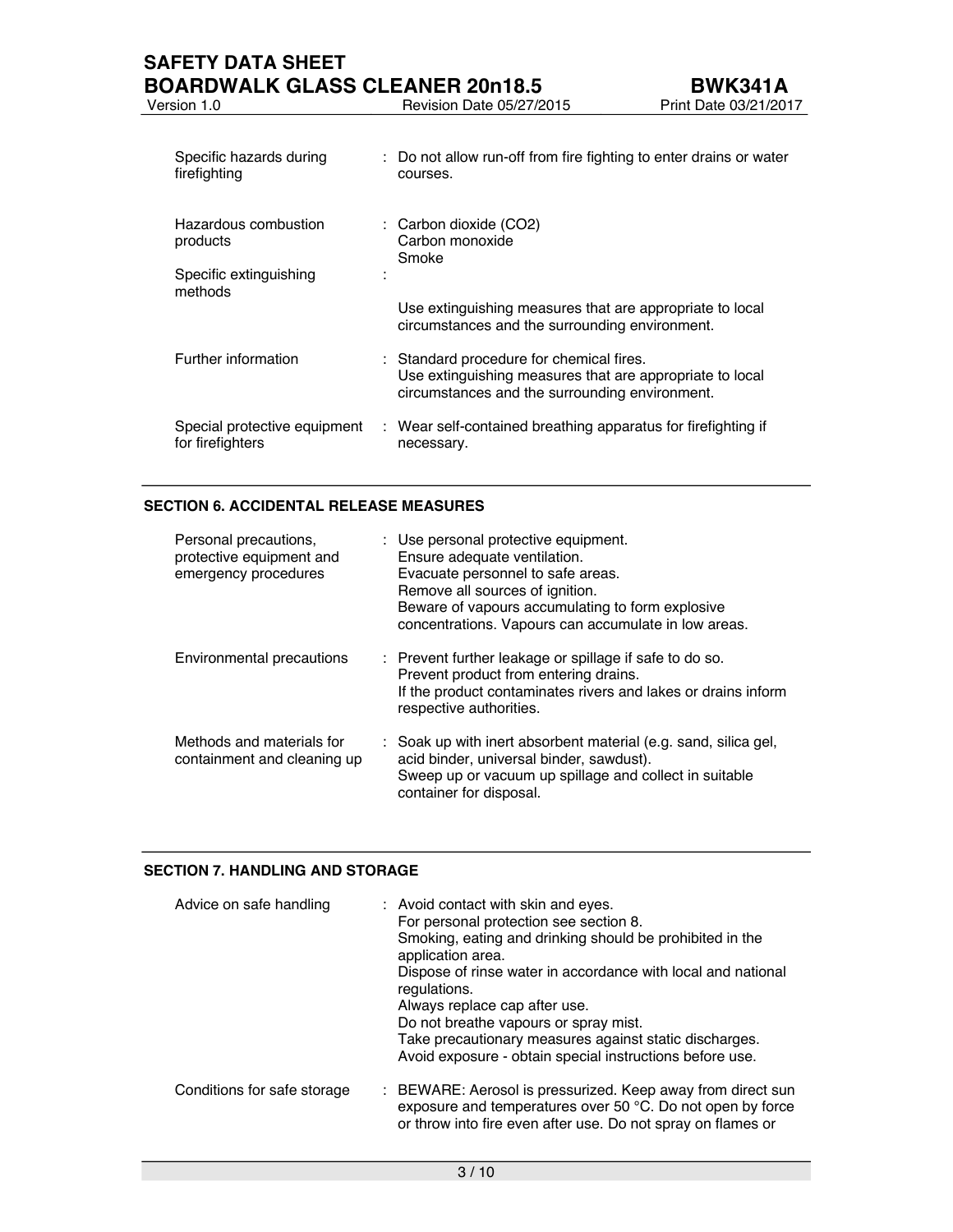|                    | red-hot objects.<br>Keep container tightly closed in a dry and well-ventilated<br>place.<br>Observe label precautions.<br>Electrical installations / working materials must comply with<br>the technological safety standards. |
|--------------------|--------------------------------------------------------------------------------------------------------------------------------------------------------------------------------------------------------------------------------|
| Materials to avoid | : Strong oxidizing agents                                                                                                                                                                                                      |

## **SECTION 8. EXPOSURE CONTROLS/PERSONAL PROTECTION**

| Components      | CAS-No.  | Value type<br>(Form of<br>exposure) | Control<br>parameters /<br>Permissible<br>concentration | <b>Basis</b>     |
|-----------------|----------|-------------------------------------|---------------------------------------------------------|------------------|
| propane         | 74-98-6  | <b>TWA</b>                          | 1,000 ppm                                               | <b>ACGIH</b>     |
|                 |          | <b>TWA</b>                          | 1,000 ppm<br>1,800 mg/m3                                | <b>NIOSH REL</b> |
|                 |          | <b>TWA</b>                          | 1,000 ppm<br>1,800 mg/m3                                | OSHA Z-1         |
|                 |          | <b>TWA</b>                          | 1,000 ppm<br>1,800 mg/m3                                | OSHA P0          |
| butane          | 106-97-8 | <b>TWA</b>                          | 800 ppm<br>1,900 mg/m3                                  | <b>NIOSH REL</b> |
|                 |          | <b>TWA</b>                          | 800 ppm<br>1,900 mg/m3                                  | OSHA P0          |
| 2-butoxyethanol | 111-76-2 | <b>TWA</b>                          | 20 ppm                                                  | <b>ACGIH</b>     |
|                 |          | <b>TWA</b>                          | 5 ppm<br>24 mg/m3                                       | <b>NIOSH REL</b> |
|                 |          | <b>TWA</b>                          | 50 ppm<br>240 mg/m3                                     | OSHA Z-1         |
|                 |          | <b>TWA</b>                          | 25 ppm<br>120 mg/m3                                     | OSHA P0          |
| ethanol         | 64-17-5  | <b>TWA</b>                          | 1,000 ppm                                               | <b>ACGIH</b>     |
|                 |          | <b>TWA</b>                          | 1,000 ppm<br>1,900 mg/m3                                | <b>NIOSH REL</b> |
|                 |          | <b>TWA</b>                          | 1,000 ppm<br>1,900 mg/m3                                | OSHA Z-1         |
|                 |          | <b>TWA</b>                          | 1,000 ppm<br>1,900 mg/m3                                | OSHA P0          |

## **Components with workplace control parameters**

#### **Biological occupational exposure limits**

| Component              | CAS-No.  | Control<br>parameters      | Biological<br>specimen | Sampling<br>time                                                           | Permissible<br>concentration | <b>Basis</b>     |
|------------------------|----------|----------------------------|------------------------|----------------------------------------------------------------------------|------------------------------|------------------|
| 2-BUTOXYETHANOL        | 111-76-2 | Butoxyacetic<br>acid (BAA) | Urine                  | End of<br>shift (As<br>soon as<br>possible<br>after<br>exposure<br>ceases) | $200$ mg/g                   | <b>ACGIH BEI</b> |
| Creatinine<br>Remarks: |          |                            |                        |                                                                            |                              |                  |

## **Personal protective equipment**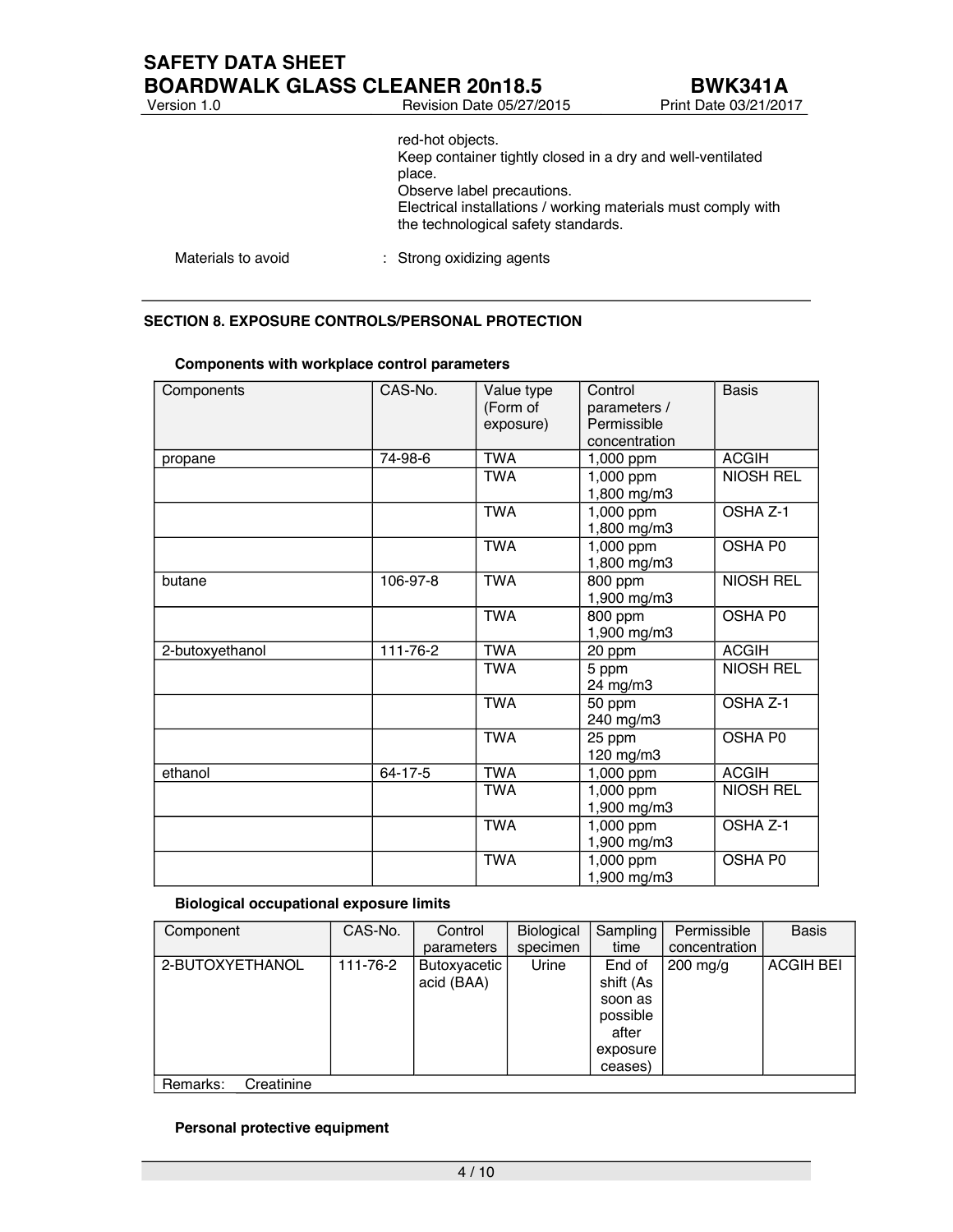# **SAFETY DATA SHEET**

| <b>BOARDWALK GLASS CLEANER 20n18.5</b><br>Version 1.0 | <b>Revision Date 05/27/2015</b>                                                                                                                                                         | <b>BWK341A</b><br>Print Date 03/21/2017 |
|-------------------------------------------------------|-----------------------------------------------------------------------------------------------------------------------------------------------------------------------------------------|-----------------------------------------|
| Respiratory protection                                | : Use respiratory protection unless adequate local exhaust<br>ventilation is provided or exposure assessment demonstrates<br>that exposures are within recommended exposure guidelines. |                                         |
| Hand protection<br><b>Remarks</b>                     | : The suitability for a specific workplace should be discussed<br>with the producers of the protective gloves.                                                                          |                                         |
| Eye protection                                        | : Ensure that eyewash stations and safety showers are close to<br>the workstation location.<br>Tightly fitting safety goggles                                                           |                                         |
| Skin and body protection                              | : impervious clothing<br>Choose body protection according to the amount and<br>concentration of the dangerous substance at the work place.                                              |                                         |
| Hygiene measures                                      | : When using do not eat or drink.<br>When using do not smoke.<br>Wash hands before breaks and at the end of workday.                                                                    |                                         |

## **SECTION 9. PHYSICAL AND CHEMICAL PROPERTIES**

| Appearance                                 |    | Aerosol containing a liquefied gas |
|--------------------------------------------|----|------------------------------------|
| Colour                                     |    | clear                              |
| Odour                                      |    | characteristic                     |
| <b>Odour Threshold</b>                     |    | no data available                  |
| рH                                         |    | no data available                  |
| Melting point/freezing point               | ÷  | no data available                  |
| Boiling point                              |    | not applicable                     |
| Flash point                                | t  |                                    |
|                                            |    | not applicable                     |
| Evaporation rate                           |    | no data available                  |
| Upper explosion limit                      |    | no data available                  |
| Lower explosion limit                      |    | no data available                  |
| Vapour pressure                            |    | not applicable                     |
| Relative vapour density                    | t  | no data available                  |
| Density                                    |    | no data available                  |
| Solubility(ies)                            |    |                                    |
| Water solubility                           | t  | slightly soluble                   |
| Partition coefficient: n-<br>octanol/water |    | no data available                  |
| Auto-ignition temperature                  | ÷. | not determined                     |
| Thermal decomposition                      | ÷  | no data available                  |
| <b>Viscosity</b>                           |    |                                    |
| Viscosity, kinematic                       | ÷  | no data available                  |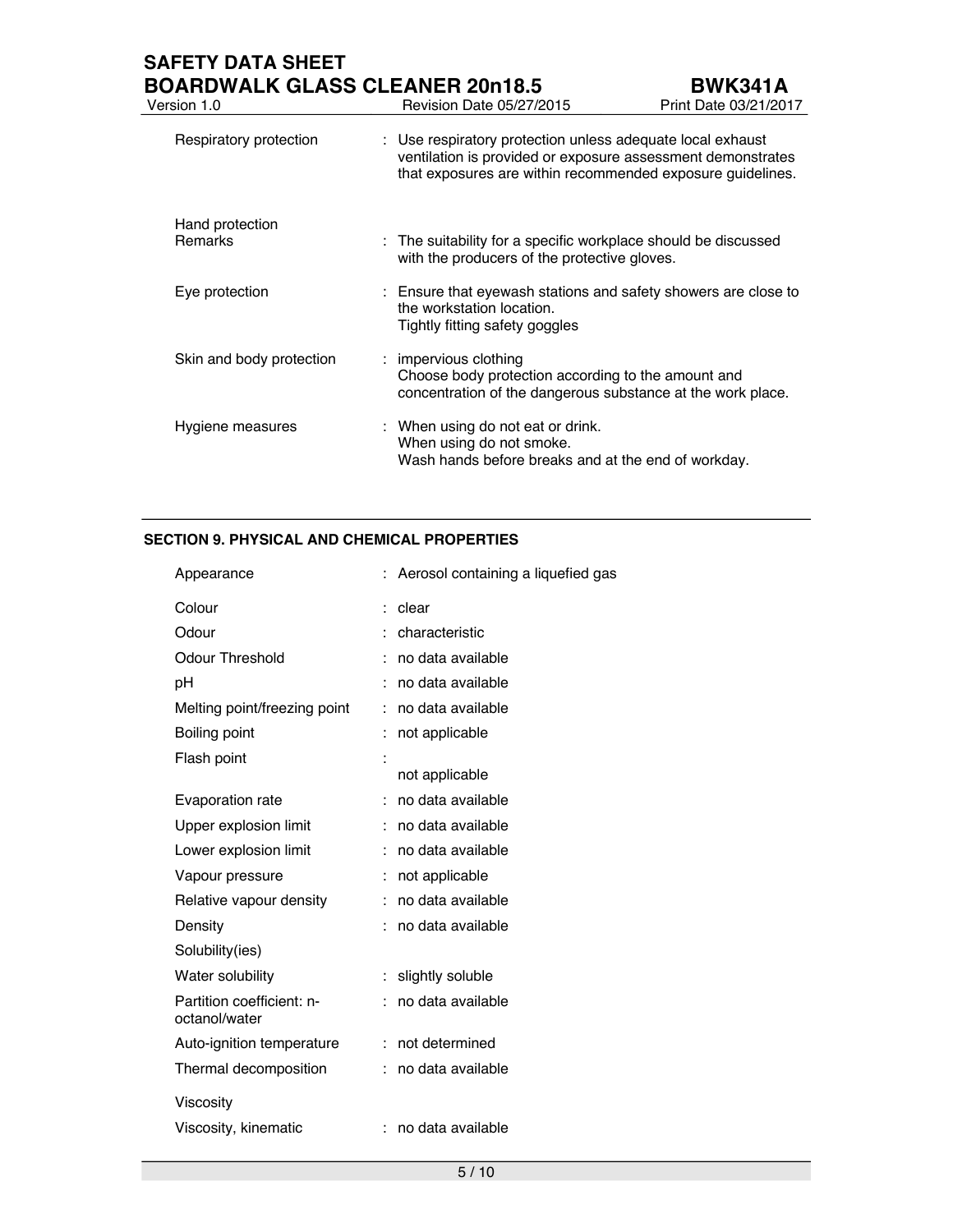## **SAFETY DATA SHEET BOARDWALK GLASS CLEANER 20n18.5**<br>Version 1.0 **BUK341A**<br>Print Date 03/21/2017 **Version 1.0** Revision Date 03/21/2015 Print Date 03/21/2015 Print Date 03/21/2017

#### **SECTION 10. STABILITY AND REACTIVITY**

| Reactivity                            | : Stable                                                                                              |
|---------------------------------------|-------------------------------------------------------------------------------------------------------|
| Chemical stability                    | : Stable under normal conditions.                                                                     |
| Possibility of hazardous<br>reactions | : Vapours may form explosive mixture with air.<br>No decomposition if stored and applied as directed. |
| Conditions to avoid                   | : Heat, flames and sparks.<br>Extremes of temperature and direct sunlight.                            |
| Incompatible materials                | : Strong oxidizing agents<br>Alkali metals                                                            |
| Hazardous decomposition<br>products   | $\therefore$ Carbon oxides                                                                            |

## **SECTION 11. TOXICOLOGICAL INFORMATION**

## **Acute toxicity**

| <u>Product:</u>           |                                                                                                                           |
|---------------------------|---------------------------------------------------------------------------------------------------------------------------|
| Acute oral toxicity       | : Acute toxicity estimate : $>$ 5,000 mg/kg<br>Method: Calculation method                                                 |
| Acute inhalation toxicity | : Acute toxicity estimate $:$ > 10 mg/l<br>Exposure time: 4 h<br>Test atmosphere: dust/mist<br>Method: Calculation method |
| Acute dermal toxicity     | : Acute toxicity estimate $:$ > 5,000 mg/kg<br>Method: Calculation method                                                 |
| <u>Components:</u>        |                                                                                                                           |
| propane:                  |                                                                                                                           |
| Acute inhalation toxicity | $\frac{1}{2}$ LC50 mouse: 1,237 mg/l<br>Exposure time: 2 h                                                                |
|                           | LC50 rat: 658 mg/l<br>Exposure time: 4 h                                                                                  |
|                           | LC50 rat: 1,355 mg/l                                                                                                      |
| butane:                   |                                                                                                                           |
| Acute inhalation toxicity | $\frac{1}{2}$ LC50 mouse: 1,237 mg/l<br>Exposure time: 2 h                                                                |
|                           | LC50 rat: 1,355 mg/l                                                                                                      |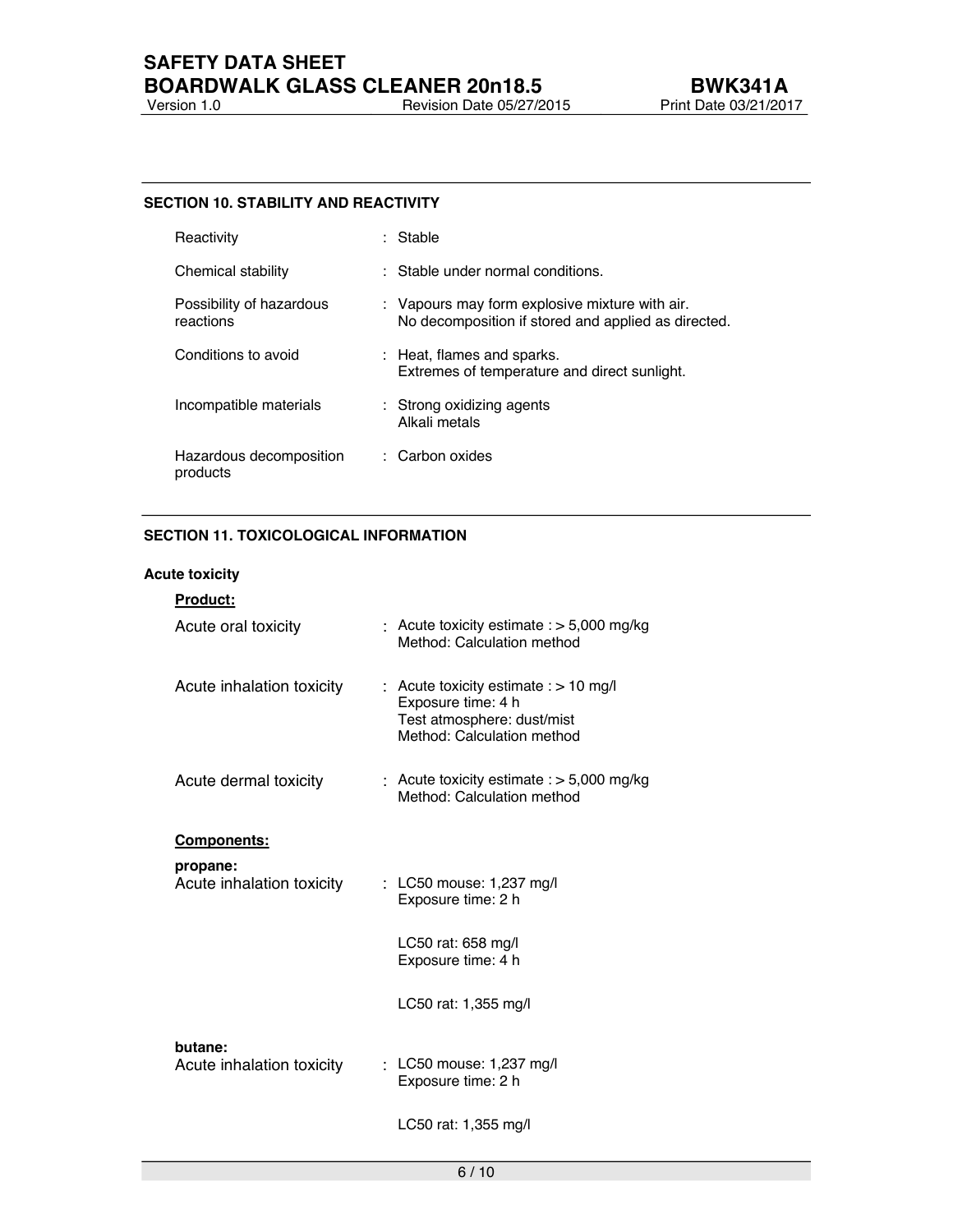Version 1.0 Revision Date 05/27/2015 Print Date 03/21/2017

#### **ethanol:**

| Acute oral toxicity       | : LD50 Oral rat: 7,060 mg/kg                 |
|---------------------------|----------------------------------------------|
| Acute inhalation toxicity | : LC50 rat: 124.7 mg/l<br>Exposure time: 4 h |

#### **Skin corrosion/irritation**

## **Product:**

Remarks: May cause skin irritation and/or dermatitis.

#### **Serious eye damage/eye irritation**

#### **Product:**

Remarks: Vapours may cause irritation to the eyes, respiratory system and the skin.

#### **Respiratory or skin sensitisation**

no data available

#### **Germ cell mutagenicity**

no data available

#### **Carcinogenicity**

#### **Product:**

| Carcinogenicity - | : Not classifiable as a human carcinogen. |
|-------------------|-------------------------------------------|
| Assessment        |                                           |

#### **Reproductive toxicity**

no data available

**propane: butane: 2-butoxyethanol: ethanol:**

#### **STOT - single exposure**

no data available

## **STOT - repeated exposure**

no data available

#### **Aspiration toxicity**

no data available

#### **Further information**

## **Product:**

Remarks: no data available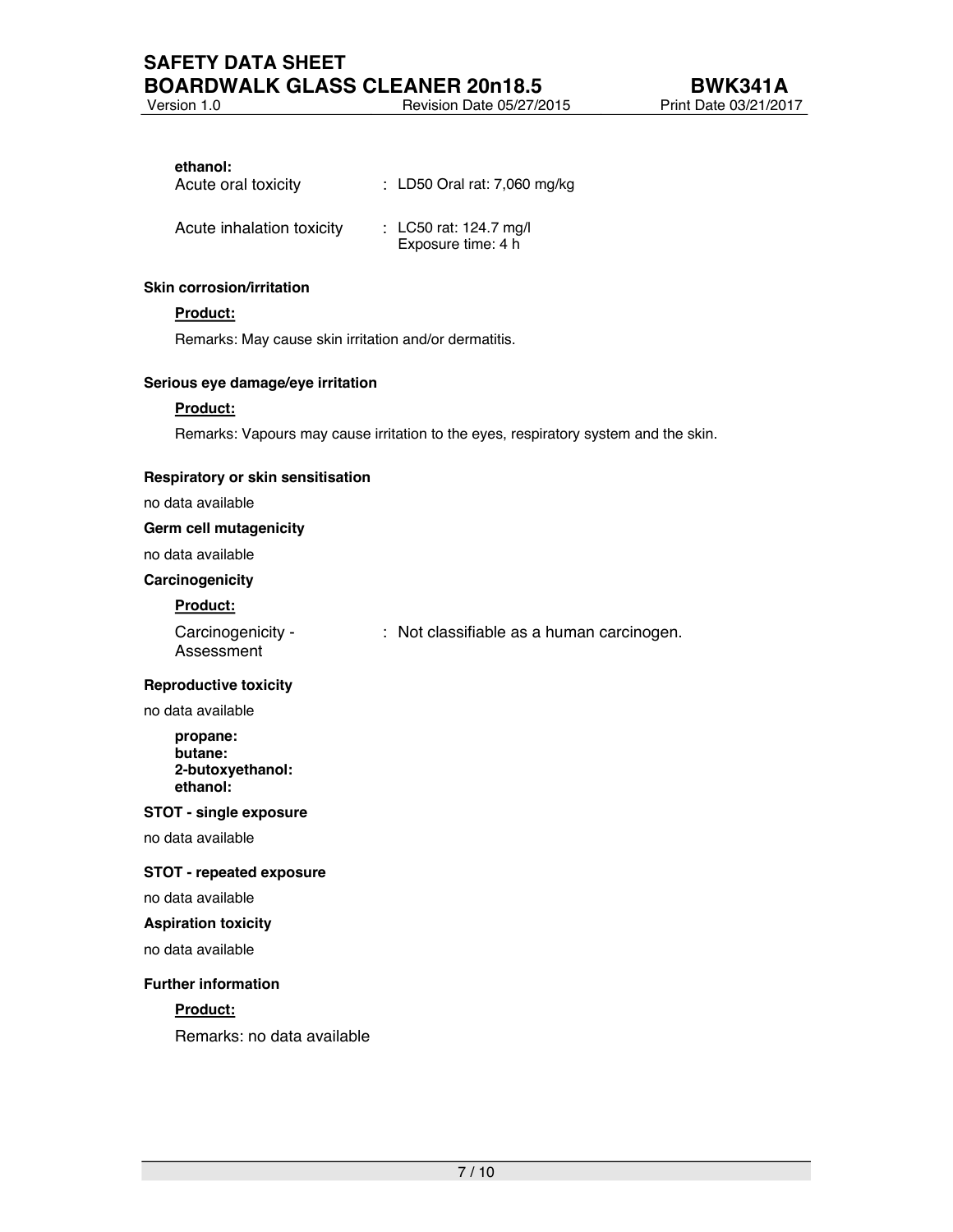Revision Date 05/27/2015

## **SECTION 12. ECOLOGICAL INFORMATION**

#### **Ecotoxicity**

| no data available                                                                                                         |                                                                                                                                                                                                                                                                                                          |
|---------------------------------------------------------------------------------------------------------------------------|----------------------------------------------------------------------------------------------------------------------------------------------------------------------------------------------------------------------------------------------------------------------------------------------------------|
| Persistence and degradability                                                                                             |                                                                                                                                                                                                                                                                                                          |
| no data available<br><b>Bioaccumulative potential</b>                                                                     |                                                                                                                                                                                                                                                                                                          |
| Product:                                                                                                                  |                                                                                                                                                                                                                                                                                                          |
| Partition coefficient: n-<br>octanol/water<br><b>Components:</b><br>butane:<br>Partition coefficient: n-<br>octanol/water | $\therefore$ Remarks: no data available<br>$\therefore$ Pow: 2.89                                                                                                                                                                                                                                        |
| <b>Mobility in soil</b>                                                                                                   |                                                                                                                                                                                                                                                                                                          |
| no data available                                                                                                         |                                                                                                                                                                                                                                                                                                          |
| Other adverse effects                                                                                                     |                                                                                                                                                                                                                                                                                                          |
| no data available<br>Product:                                                                                             |                                                                                                                                                                                                                                                                                                          |
| Regulation<br><b>Remarks</b>                                                                                              | 40 CFR Protection of Environment; Part 82 Protection of<br>Stratospheric Ozone - CAA Section 602 Class I<br>Substances<br>This product neither contains, nor was manufactured<br>with a Class I or Class II ODS as defined by the U.S.<br>Clean Air Act Section 602 (40 CFR 82, Subpt. A, App.A<br>+ B). |
| Additional ecological<br>information                                                                                      | : no data available                                                                                                                                                                                                                                                                                      |

#### **SECTION 13. DISPOSAL CONSIDERATIONS**

| <b>Disposal methods</b> |                                                                                                                                                                                 |
|-------------------------|---------------------------------------------------------------------------------------------------------------------------------------------------------------------------------|
| Waste from residues     | : Do not dispose of waste into sewer.<br>Do not contaminate ponds, waterways or ditches with<br>chemical or used container.<br>Dispose of in accordance with local regulations. |
| Contaminated packaging  | : Empty remaining contents.<br>Dispose of as unused product.<br>Do not re-use empty containers.<br>Do not burn, or use a cutting torch on, the empty drum.                      |

## **SECTION 14. TRANSPORT INFORMATION**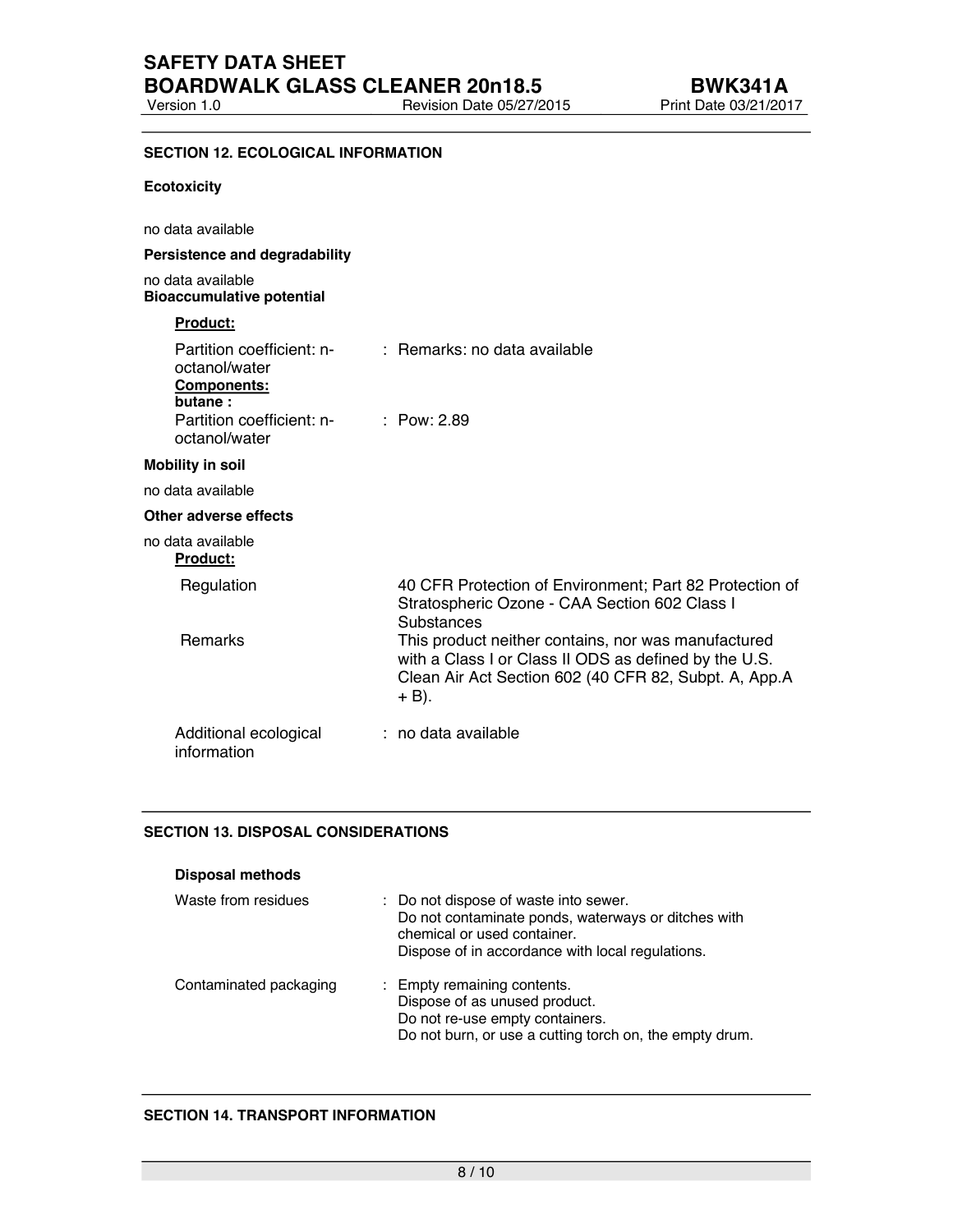## **SAFETY DATA SHEET BOARDWALK GLASS CLEANER 20n18.5 BWK341A**

Version 1.0 Revision Date 05/27/2015 Print Date 03/21/2017

Transportation Regulation: 49 CFR (USA): ORM-D, CONSUMER COMMODITY

Transportation Regulation: IMDG (Vessel): UN1950, AEROSOLS, 2.2, - Limited quantity

Transportation Regulation: IATA (Cargo Air): UN1950, AEROSOLS, 2.2, - Limited quantity

Transportation Regulation: IATA (Passenger Air): UN1950, AEROSOLS, 2.2, - Limited quantity

Transportation Regulation: TDG (Canada): UN1950, AEROSOLS, 2.2, - Limited quantity

#### **SECTION 15. REGULATORY INFORMATION**

#### **EPCRA - Emergency Planning and Community Right-to-Know Act**

#### **CERCLA Reportable Quantity**

| l Components        | CAS-No.  |       | Component RQ   Calculated product RQ |
|---------------------|----------|-------|--------------------------------------|
|                     |          | (lbs) | (Ibs)                                |
| 2.2'-iminodiethanol | 111-42-2 | 100   | 75                                   |

\*: Calculated RQ exceeds reasonably attainable upper limit.

#### **SARA 304 Extremely Hazardous Substances Reportable Quantity**

This material does not contain any components with a section 304 EHS RQ.

| SARA 311/312 Hazards |                     | : Sudden Release of Pressure Hazard                                                                                                                                                                    |          |
|----------------------|---------------------|--------------------------------------------------------------------------------------------------------------------------------------------------------------------------------------------------------|----------|
| <b>SARA 302</b>      |                     | : SARA 302: No chemicals in this material are subject to the<br>reporting requirements of SARA Title III, Section 302.                                                                                 |          |
| <b>SARA 313</b>      |                     | : SARA 313: This material does not contain any chemical<br>components with known CAS numbers that exceed the<br>threshold (De Minimis) reporting levels established by SARA<br>Title III, Section 313. |          |
| California Prop 65   |                     | WARNING! This product contains a chemical known to the<br>State of California to cause cancer.                                                                                                         |          |
|                      | 2,2'-iminodiethanol |                                                                                                                                                                                                        | 111-42-2 |

#### **The components of this product are reported in the following inventories:**

| <b>TSCA</b>  | On TSCA Inventory                                       |
|--------------|---------------------------------------------------------|
| <b>DSL</b>   | All components of this product are on the Canadian DSL. |
| <b>AICS</b>  | On the inventory, or in compliance with the inventory   |
| <b>NZIoC</b> | Not in compliance with the inventory                    |
| <b>PICCS</b> | On the inventory, or in compliance with the inventory   |
| <b>IECSC</b> | On the inventory, or in compliance with the inventory   |

#### **Inventory Acronym and Validity Area Legend:**